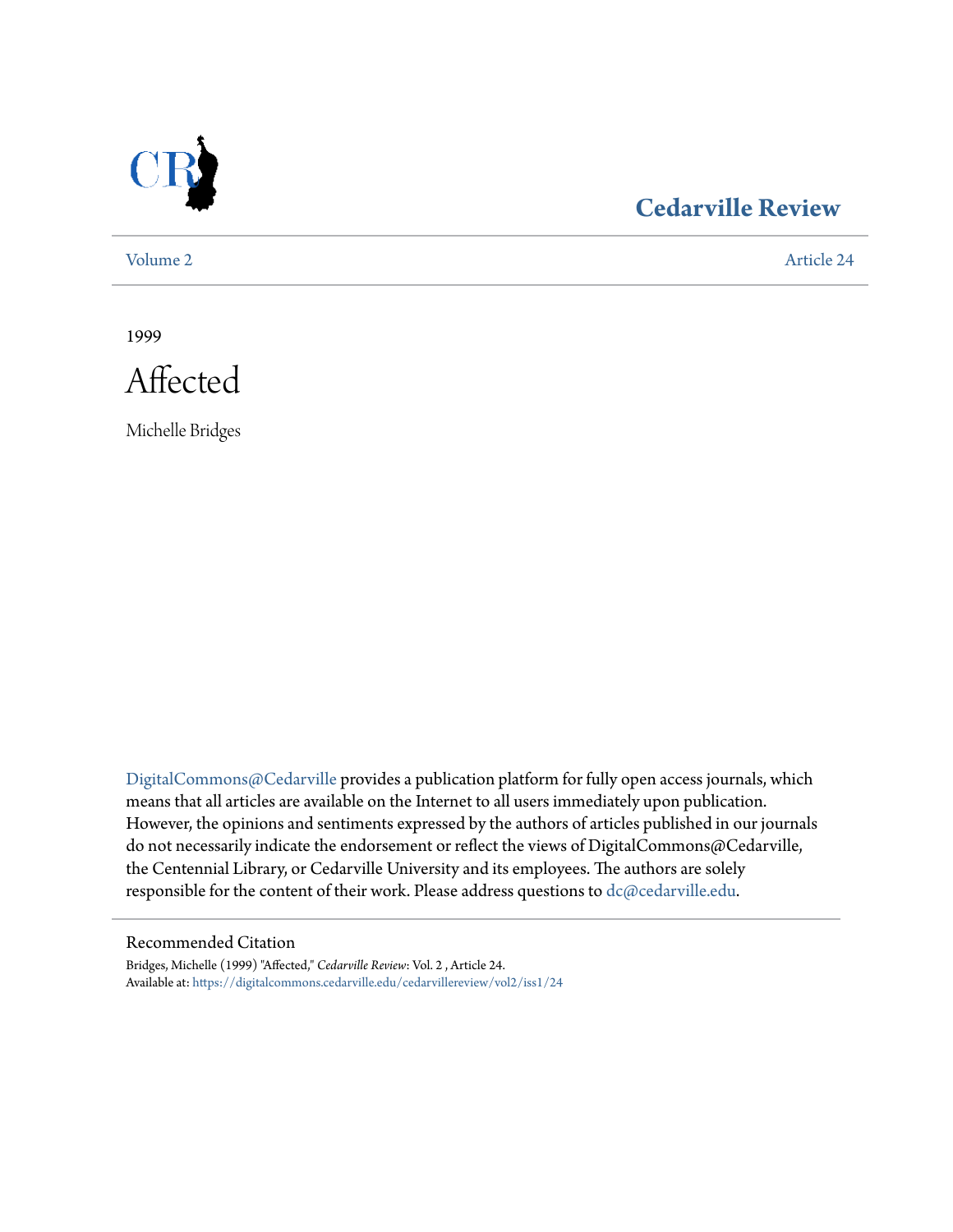# Affected

Browse the contents of [this issue](https://digitalcommons.cedarville.edu/cedarvillereview/vol2/iss1) of *Cedarville Review*.

#### **Keywords**

Poetry

#### **Creative Commons License**  $\bigcirc$  000

This work is licensed under a [Creative Commons Attribution-Noncommercial-No Derivative Works 4.0](http://creativecommons.org/licenses/by-nc-nd/4.0/) [License.](http://creativecommons.org/licenses/by-nc-nd/4.0/)

Follow this and additional works at: [https://digitalcommons.cedarville.edu/cedarvillereview](https://digitalcommons.cedarville.edu/cedarvillereview?utm_source=digitalcommons.cedarville.edu%2Fcedarvillereview%2Fvol2%2Fiss1%2F24&utm_medium=PDF&utm_campaign=PDFCoverPages)



This poetry is available in Cedarville Review: [https://digitalcommons.cedarville.edu/cedarvillereview/vol2/iss1/24](https://digitalcommons.cedarville.edu/cedarvillereview/vol2/iss1/24?utm_source=digitalcommons.cedarville.edu%2Fcedarvillereview%2Fvol2%2Fiss1%2F24&utm_medium=PDF&utm_campaign=PDFCoverPages)